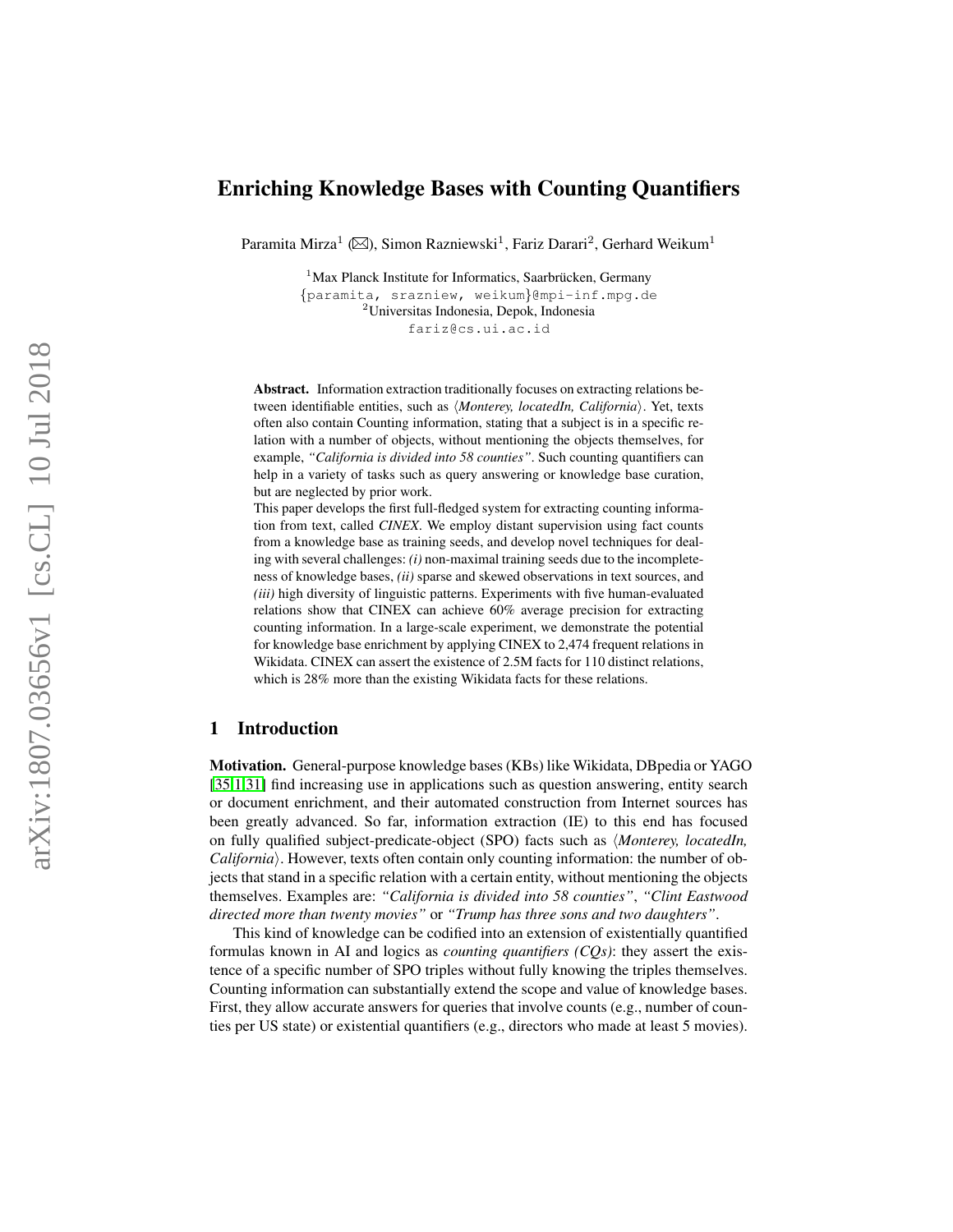Second, an important use case is KB curation [\[8,](#page-15-2)[34\]](#page-15-3). KBs are notoriously incomplete, contain erroneous triples, and are limited in keeping up with the pace of real-world changes. Counting information helps to identify gaps and inaccuracies. For example, knowing the exact number of counties in California or a lower bound for the number of films directed by Eastwood are important cues to complete and enrich a KB.

State-of-the-Art and Challenges. The predominant approach to extracting facts for KB population is distant supervision, using seeds for the SPO triples of interest (e.g., [\[21,](#page-15-4)[32\]](#page-15-5)). The seeds are usually taken from an initial KB or are manually compiled. Spotting the seeds in a text corpus (e.g., *Clint Eastwood*, *directed* and *Gran Torino*) then allows learning patterns for relations (e.g., *"director of"* or "/someone)*'s masterpiece"*), which in turn lead to observing new fact candidates. This methodology is known as the pattern-relation duality principle [\[2\]](#page-14-1).

Distant supervision is a natural approach for extracting counting information as well: the cardinality of distinct O arguments for a given SP pair,  $n := |\{O | SPO \in$  $KB\}$ , serves as a seed for the counting assertion,  $\langle S, P, \exists n \rangle$ . However, it is more challenging than traditional SPO-fact extraction and needs to cope with several issues:

- 1) *Non-maximal seeds:* Unlike for SPO-fact extraction, the incompleteness of KBs not only leads to a reduction in the number of seeds, but to seeds that systematically underestimate the count of facts that are valid in reality. For example, a KB that knows only a subset of Trump's children, say three out of five, leads to a non-maximal seed that may reward spurious patterns like *"owns three golf resorts"* at the cost of patterns like *"his five children"*. Even worse, KBs often have complete blanks on certain relations, e.g., not knowing any of Eastwood's movies despite labeling his occupation as *film director* and *film producer* (<https://www.wikidata.org/wiki/Q43203>).
- 2) *Sparse and skewed observations:* For many relations, counting information is expressed in text in a sparse and highly skewed way. For example, the non-existence of children is rarely mentioned. For musicians, the first Grammy someone has won often has more mentions than later ones, hence giving undue weight to the pattern *"his/her first award"*. The number of members in a music band is often around four, which makes it hard to learn patterns for very large or very small bands.
- 3) *Linguistic diversity:* Counting information can be expressed in a variety of linguistic forms like

*(i) explicit numerals* as cardinal numbers (e.g., *"has five children"*),

*(ii) lower bounds* via ordinal numbers (e.g., *"her third husband"*),

*(iii) number-related noun phrases* such as *'twins'* or *'quartet'*,

*(iv) existence-proving articles* as in *"has a child"*,

*(v) non-existence adverbs* such as *'never'* and *'without'*.

Open IE methods [\[18\]](#page-15-6) cannot cope with these challenges. For example, the sentence "Trump has five children" would typically result in the triple  $\langle Trump, has, five$ *children*), failing to recognize that 'five' is a numeric modifier of 'children'. On the other hand, IE methods with pre-specified relations for KB population (e.g., NELL [\[23\]](#page-15-7)) capture relevant O values only for few relations specified to have numeric literals as their range, such as *numberofkilledinbombing* or *earthquakecasualitiesnumber* (<http://rtw.ml.cmu.edu/rtw/kbbrowser/>).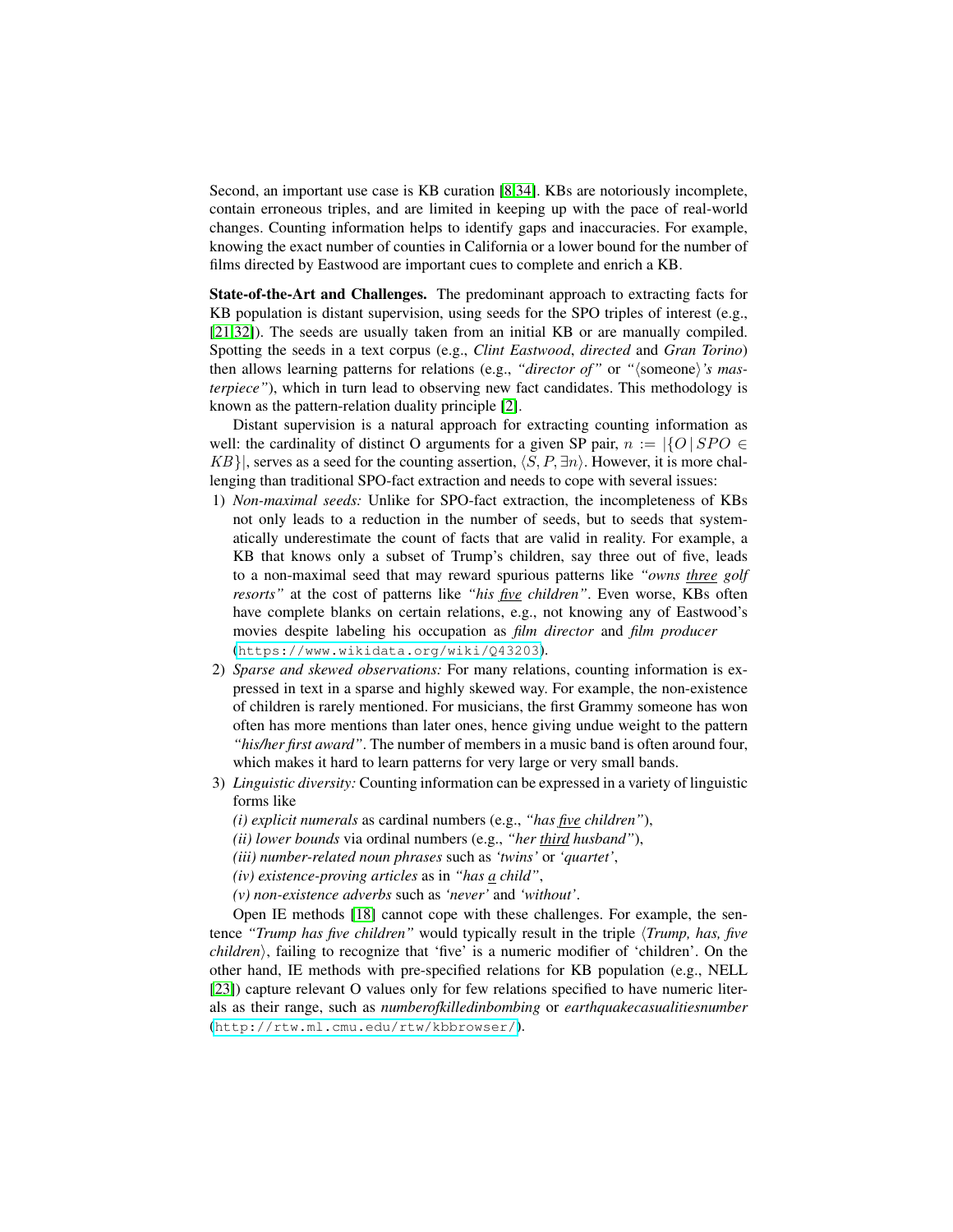Approach and Contributions. In this paper, we develop the first full-fledged system for Counting Information Extraction, called CINEX. Our method is based on machine learning for sequence labeling, judiciously designed to cope with the outlined challenges. We leverage distant supervision from fact counts in a given KB, but devise special techniques to handle non-maximal seeds, sparseness and skew in observing count information in text, and linguistic diversity of patterns. We counter non-maximal seeds (Challenge 1) by relaxing matching conditions for numbers higher than KB counts, and by reducing the training to popular, more complete entities. Sparseness and skew (Challenge 2) are addressed by discounting uninformative numbers using entropy measures. Linguistic variance (Challenge 3) is handled by careful consolidation of detected mentions. We devise both a traditional feature-based conditional random field (CRF) and a bi-directional LSTM-CRF model using TensorFlow, finding that both perform roughly comparable, although the traditional approach is more robust when dealing with noisy training data.

The salient original contributions of this paper are:

- The methodology of our extraction system, CINEX.
- An empirical evaluation with five manually annotated relations, showing 60% precision on average.
- An application and large-scale experimental study of CINEX on 2,474 frequent relations of Wikidata, showing that counting information can extend the SPO facts in Wikidata for 110 distinct relations by 28%.
- Code and data made available to the research community on Github.<sup>[1](#page-2-0)</sup>

The remainder of this paper is structured as follows. In Section [2](#page-2-1) we specify the scope of counting quantifiers and discuss the incompleteness of KBs, using Wikidata as a reference point. Section [3](#page-3-0) presents our methodology for extracting counting information at large scale, which we then detail in Sections [4](#page-4-0) and [5.](#page-7-0) Section [6](#page-8-0) gives experimental results on the quality of our extraction method, with a particular focus on how CINEX can enrich the Wikidata KB in Section [6.4.](#page-13-0) Section [7](#page-13-1) discusses related work.

### <span id="page-2-1"></span>2 Counting Information in Knowledge Bases

Counting quantifiers for a KB with SPO triples are statements on a subset of the SPO arguments. We focus on the dominant case of quantification of O arguments for a given SP pair. We write counting statements as  $\langle S, P, \exists n \rangle$ , where S is the subject, P is the predicate and  $n$  is a natural number (including zero). For instance, the statement that President Garfield has 7 children would be written as  $\langle Garfield, hasChild, \exists 7 \rangle$ . In the OWL description logics, this statement is written as:

ClassAssertion(ObjectExactCardinality(7 :hasChild) :Garfield)

Wikidata. To illustrate how today's KBs deal with counting information, we briefly discuss the case of Wikidata, presumably the world's largest and best curated publicly available KB. Wikidata already contains counting relations for a few topics such as

<span id="page-2-0"></span><sup>1</sup> <https://github.com/paramitamirza/CINEX>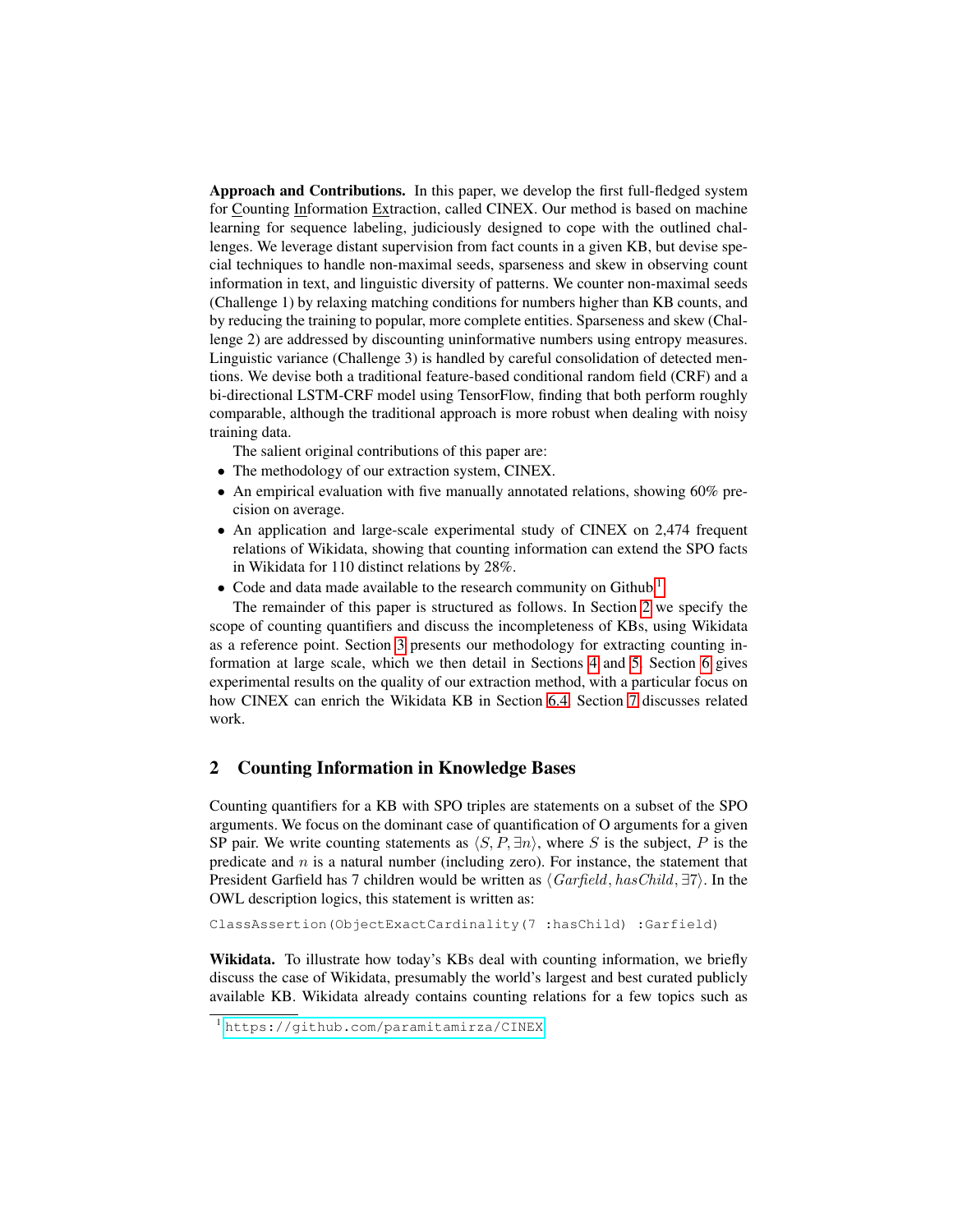### James A. Garfield  $(Q34597)$

|                    | American politician, 20th president of the United States (in office in 1881                                       |
|--------------------|-------------------------------------------------------------------------------------------------------------------|
| child              | <b>Eliza Garfield</b><br><b>Harry Augustus Garfield</b><br><b>James Rudolph Garfield</b><br><b>Abram Garfield</b> |
| number of children |                                                                                                                   |

<span id="page-3-1"></span>Fig. 1. SPO facts and counting information in Wikidata.

*numberOfChildren*, *numberOfSeasons* (of a TV series), or *numberOfHouseholds* (of an administrative entity). This information can coexist with fully qualified SPO facts. Regarding children, for example, Wikidata knows 4 out of the 7 children of President Garfield by name, and knows that he had 7 in total (see Fig. [1\)](#page-3-1). However, the *numberOfChildren* predicate is asserted for only 0.2% of persons in Wikidata so far. Even the *child* property is asserted for only 2.2% of persons, creating uncertainty about whether the others have no children or whether Wikidata does not know about them.

Counting information is beneficial for search and question answering, for example to answer *"Which US presidents were married twice?"* We analyzed the number of questions in the TREC 2003, 2004 and 2007 QA test datasets [\[4\]](#page-14-2), and found that 5% to 10% of the questions (typically starting with *"How many"*) fall into this category.

**Potential for KB Enrichment.** To quantitatively assess the gap in Wikidata, for which counting information can contribute to KB enrichment, we had one expert read the Wikipedia articles of 200 randomly selected people, with the task of comparing the text-borne counting information on the *hasChild* relation with the explicitly stated children names. The expert was instructed to look at two kinds of cues: *i) explicit numerals* expressing counting information, *ii) counting names* of children mentioned in the article. We compare these numbers against *iii)* the *Wikidata SPO triples* for the person's *hasChild* predicate. Note that approach ii) corresponds to what standard IE aims to achieve (i.e., extracting full triples and then counting).

We found that counting information via numerals allows the discovery of children counts for 12% of all test entities, while names of children are only mentioned for 7%, and Wikidata contains facts about children for only 2.5%. As for the total number of children, counting information asserts the existence of *twice* as many children, i.e., 0.35 children per person, as spotting and counting children names (0.18), and even *eleven* times more than Wikidata currently knows of (0.03).

### <span id="page-3-0"></span>3 System Overview

The CINEX system aims to solve the following problem:

Problem 1 (Counting Quantifier Extraction) *Given a text about a subject* S*, and a predicate* P*, the task of counting quantifier (CQ) extraction is to determine the number of objects with which* S *stands in relation regarding* P*.*

For instance, given the sentence *"Trump has three sons and two daughters"*, the output for the predicate *numberOfChildren* should be 5.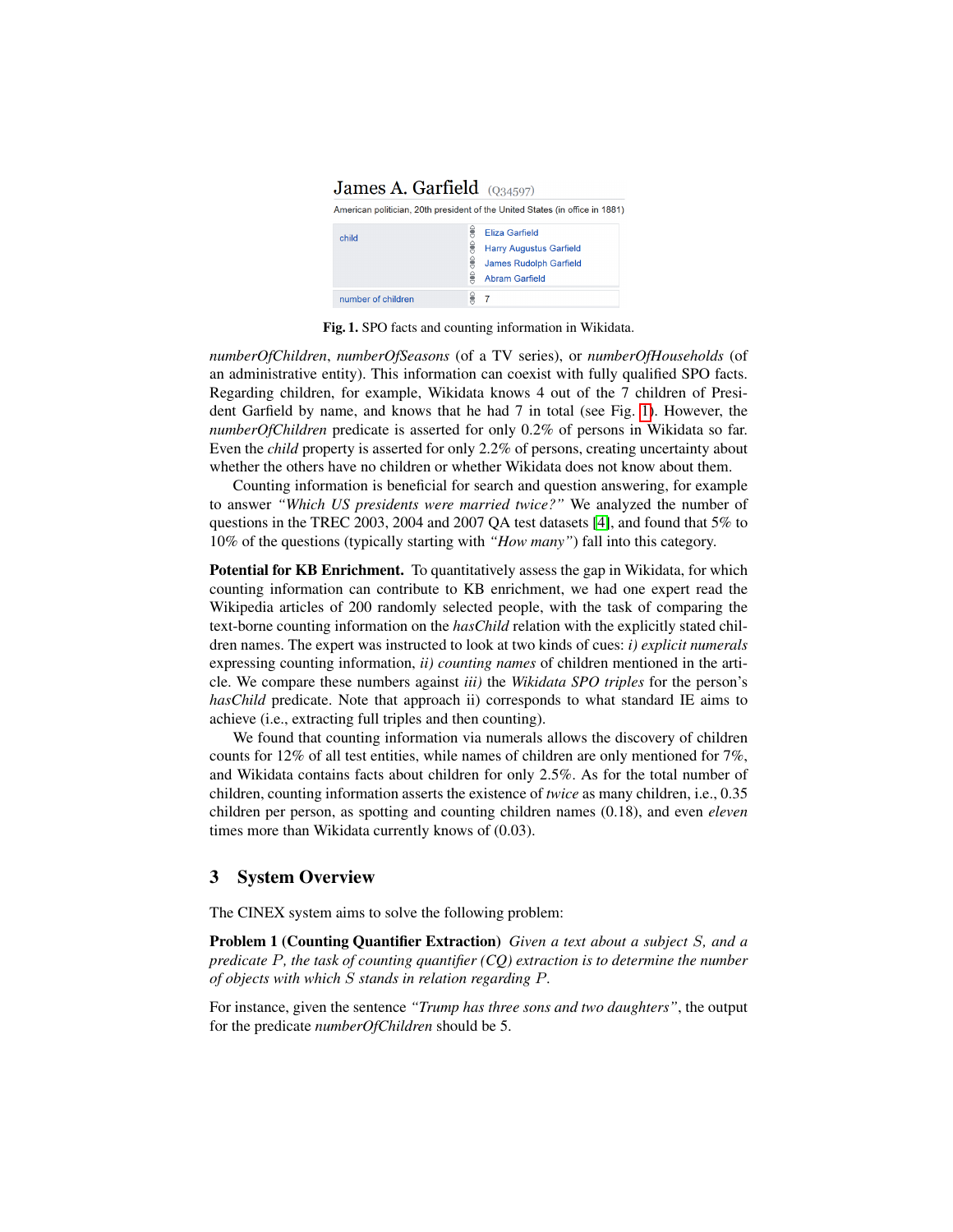

<span id="page-4-1"></span>Fig. 2. Overview of the CINEX system.

Figure [2](#page-4-1) gives a pictorial overview of the system architecture of CINEX. We split the overall task into two main components: the recognition of counting information and the consolidation of intermediate results into the final output of counting quantifiers. These components are presented in Sections [4](#page-4-0) and [5,](#page-7-0) respectively.

CINEX utilizes seeds from Wikidata in a judicious way in order to train a model for CQ recognition, using one of two options: a conditional random field (CRF) or a bidirectional LSTM neural network. When applied to new text, the output of the recognition model is a set of CQ candidates, which are often fairly noisy, though. Subsequently, the second stage of  $CINEX - CQ$  consolidation – cleans and aggregates the counting information and produces the final output of CINEX. The resulting CQ triples could potentially be added to a knowledge base such as Wikidata.

# <span id="page-4-0"></span>4 Counting Quantifier Recognition

The first stage of CINEX aims to recognize counting information in text, this way collecting a pool of CQ candidates for further cleaning and consolidation. We cast the CQ recognition into a sequence labeling task, operating on a per-sentence basis and learned separately for each predicate  $P$ . We are interested in counting information for a given subject-predicate (SP) pair and assume that the subject is already identified by the sentence context (e.g., the main entity featured in a document, like a Wikipedia article about S or S's homepage on the Web). Furthermore, we assume that the input sentence is pre-processed by detecting terms that indicate counting information: cardinals, ordinals and number-related terms (numterms).

Task 1 (Counting Quantifier Recognition) *Given a sentence about subject* S *and predicate* P *containing at least one cardinal, ordinal or number-related term (numterm), the task of CQ recognition is to label each token of the sentence with one of the following tag: (i)* COUNT*, for denoting a CQ mention, (ii)* COMP*, for denoting compositional cues and (iii)* O*, for others.*

The following shows an example:

sentence *Jolie brought her twins* , *one daughter and three adopted children to the gala .* pre-processed *Jolie brought her* NUMTERM , CARDINAL *daughter and* CARDINAL *adopted children to the gala .* output tags  $\begin{bmatrix} 0 & 0 & 0 & \text{COUNT} & \text{COMP} & \text{COUNT} & 0 & \text{COMP} & \text{COUNT} & 0 & 0 & 0 & 0 & 0 \end{bmatrix}$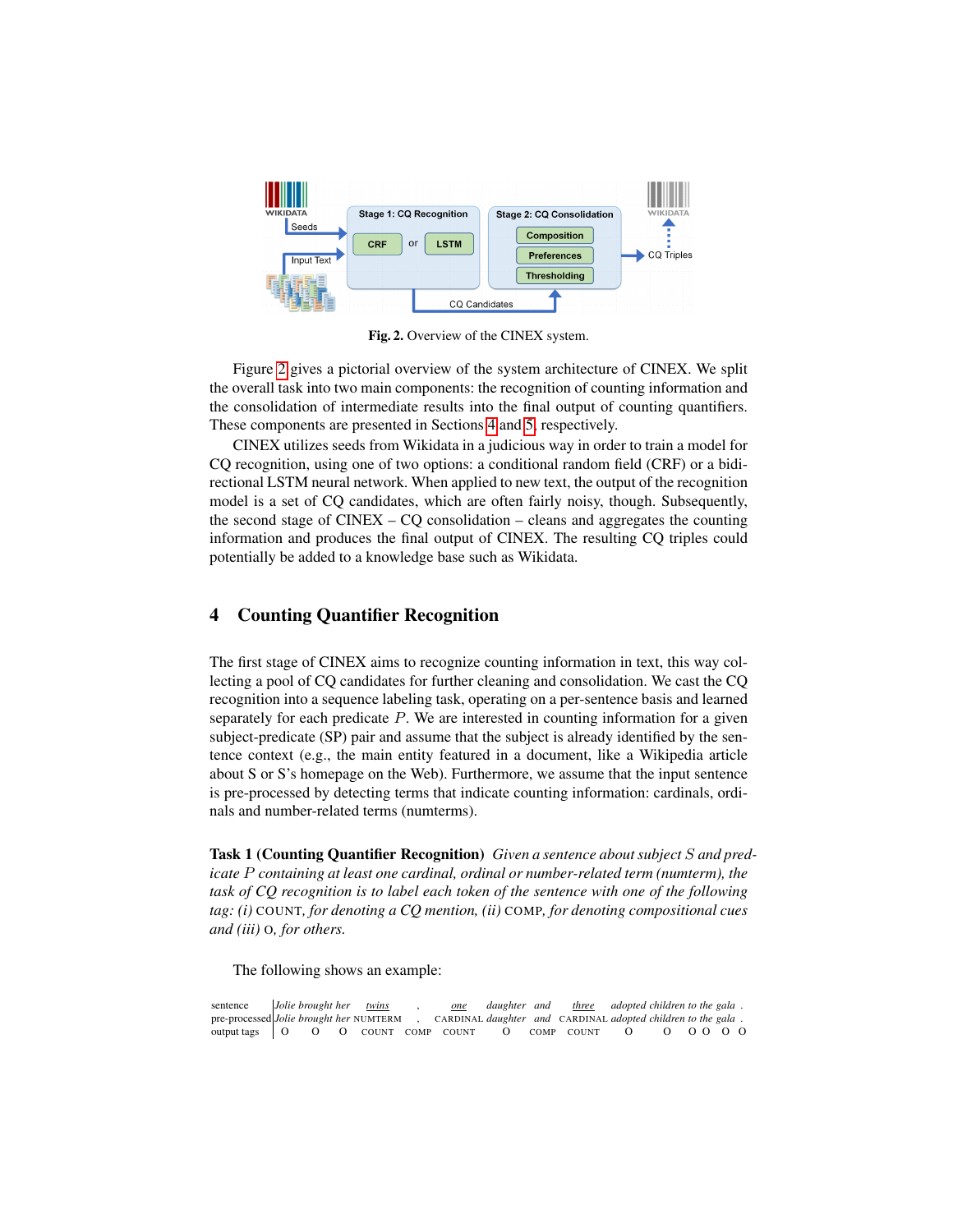Sequence Labeling Models. Our problem resembles the Named Entity Recognition (NER) task, with Conditional Random Fields (CRFs) being a typical choice of sequence labeling models. In order to generalize patterns beyond specific numeric values/tokens, we pre-process sentences to lift these specific tokens into placeholders *cardinal*, *ordinal* and *numeric term (numterm)*. For instance, the sentence *"Donald Trump has three children from his first wife."* becomes *"Donald Trump has* CARDINAL *children from his* ORDINAL *wife."*

CINEX learns one sequence labeling model for each predicate of interest (e.g., with separate models for children and spouses). We have devised solutions based on two sequence labeling methods:

- 1. *Feature-based model.* We constructed a CRF-based sequence classifier using CRF++ [\[14\]](#page-15-8) with n-gram features (up to pentagrams), taking into account lemmas and placeholders (e.g., {*Trump*, *have*, CARDINAL, *child*, *from*}) instead of the original tokens.
- 2. *Neural model.* We adopt the bidirectional LSTM-CRF architecture proposed in [\[15\]](#page-15-9) using TensorFlow, presently the state-of-the-art method for sequence-to-sequence learning, to build our sequence labeling model. The neural architecture takes into account words, placeholders and character embeddings to represent the input sequence. The neural model should be able to exploit, for example, that word embeddings for *'children'*, *'daughters'* and *'sons'* are close to each other in the embedding space. Furthermore, word embeddings for out-of-vocabulary words such as *'ennealogy'* can be generated via character embeddings, recovering similarity to e.g. *'pentalogy'*.

Incompleteness-Aware Distant Supervision. We employ distant supervision to generate training data, as common in relation extraction [\[3](#page-14-3)[,21](#page-15-4)[,32\]](#page-15-5). Given a knowledge base  $(KB)$  relation P, for each entity S in the KB that appears as the subject of P, we retrieve *(i)* the *triple count*  $|\langle S, P, * \rangle|$  from the KB and *(ii)* sentences about S containing *candidate mentions*, e.g., cardinal numerals. Candidate mentions that are equal to or representing the triple count will be labelled with the tag COUNT denoting counting quantifier mentions, i.e., as positive examples. Otherwise, candidate mentions will be labeled with the  $O$  tag, i.e., as negative examples, like any other non-candidate mentions (e.g., non-numerals). We built separate training data for each relation  $P$  of interest.

Incomplete information from the KB used as the ground truth may negatively affect the quality of training data resulting from the distant supervision approach. To mitigate the effect that KB incompleteness has on training data quality, we investigated filtering the ground truth based on *subject popularity*, according to the number of stored KB triples for that subject, which is also highly correlated with other popularity measures like PageRank or Wikipedia article length. For example, for 10 random entities from the 99th, 90th and 80th percentile wrt. popularity, the mean difference between Wikidata children counts and a manually established ground truth from Wikipedia is 0.8, 1.5 and 2.4, respectively. Assuming that popularity and completeness are correlated in general, we can thus trade training data quantity for quality by disregarding less popular entities during training.

Candidate counts that are higher than the KB count are normally considered as not expressing the object count for the relation of interest, i.e., as negative training exam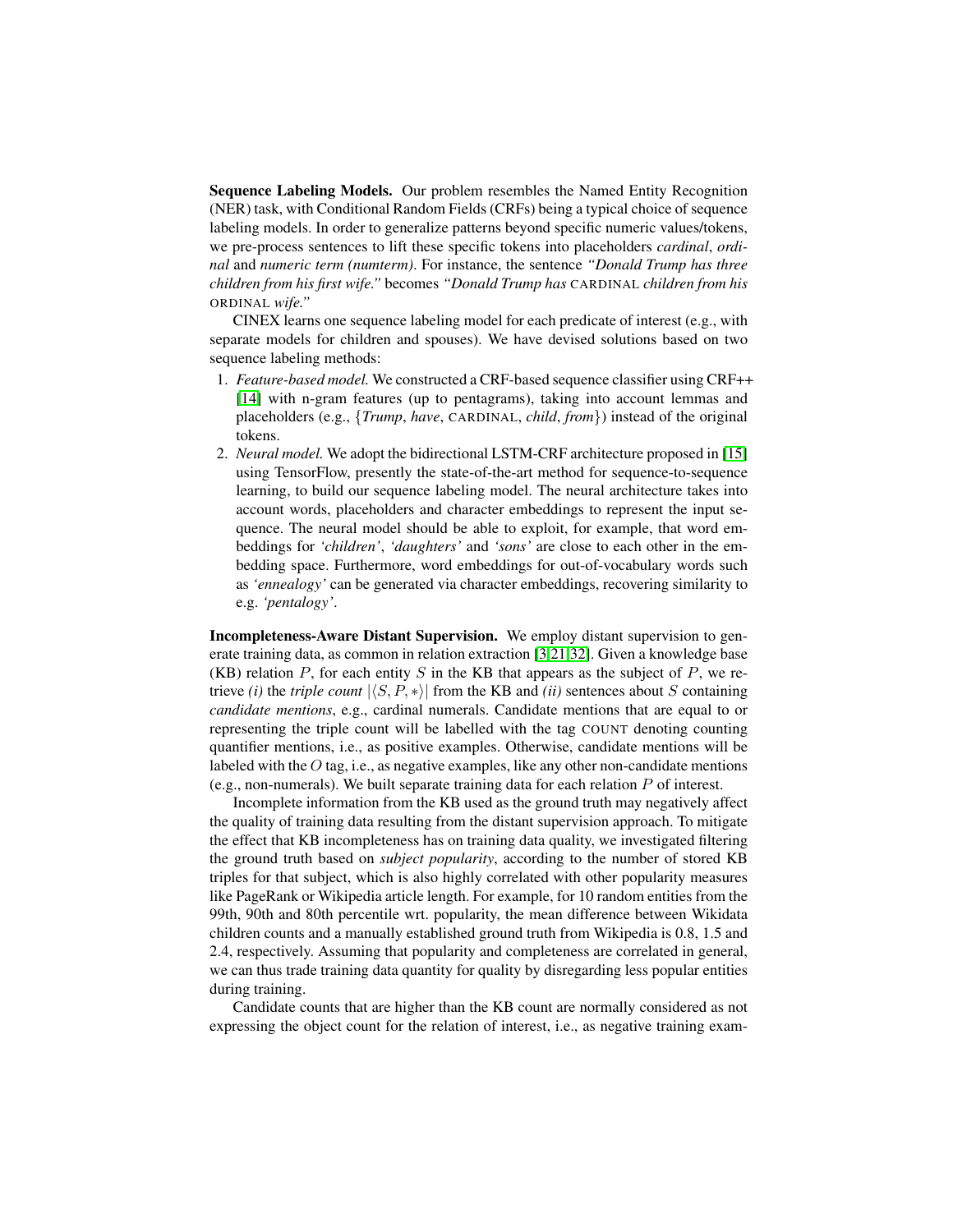ples. *But this can also happen to mentions that actually express the correct count*, when the KB is incomplete and only knows counts lower than the correct one. Our remedy is to treat mentions higher than KB counts neither as positive nor as negative examples, but to simply exclude them from the training set. However, there is the need to maintain enough negative examples; otherwise, the classifier would get overly optimistic. For this purpose we utilize upper bound information of triple counts specific to each relation, i.e., the triple count at 99th percentile (e.g., 3 for number of spouses), as found in the KB. A higher count mention will then still be treated as a negative example if it is deemed to be impossible to represent count information for the relation in question.

Furthermore, the more frequent a certain number occurs in a text, the more probable it is to occur in various contexts. As a way to give the classifier less noisy training examples, we ignore sentences that contain count mentions of numbers that have a low entropy in the given text, even when they represent the actual object count. This way we ensure that the models only learn from correct number mentions in the right context.

Linguistic Diversity. As mentioned in the introduction, there are several ways to express count information in natural language text, cardinals and ordinals being only the most obvious ones.

*Number-related terms.* We exploited the *relatedTo* relation in ConceptNet [\[29\]](#page-15-10) for collecting around 1,200 terms related to numbers. The terms are split into two groups, those having Latin/Greek prefixes<sup>[2](#page-6-0)</sup> and those not having them. For the first group, we generated a list of Latin/Greek prefixes (e.g., *quadr-*) and a list of possible suffixes (e.g., *-plets*). When generating training data, a term with Latin/Greek affixes was labeled with the positive COUNT tag if its prefix matched the triple count. For feature-based models we also replaced such terms in the input with placeholders NUMTERM appended with their Latin/Greek suffixes, while we use the original tokens for neural models.

From the second group we manually selected 15 terms that were especially strongly associated with specific counts (e.g., *twins*, *dozen*). During preprocessing, these terms are then either replaced with corresponding terms/phrases containing cardinal numbers, e.g., *thrice*  $\rightarrow$  *three times* and *a dozen*  $\rightarrow$  *twelve*, or replaced with corresponding Latin/Greek suffix placeholders (e.g. NUMTERM-PLETS for *twins*).

*Indefinite articles.* Indefinite articles (i.e., *'a'*, *'an'*) are similar to the ordinal *first* insofar as they can express the existence of at least one object. We initially planned to treat them this way, yet due to their overwhelming frequency our classifiers could not cope with them. Thus we now disregard them in the training stage and only consider them as candidate mentions when applying the learned models, by replacing them with the CARDINAL placeholder, and treating them as the mention *one*.

Compositionality. To account for compositional mentions occurring in one sentence, we introduce an extra label, *compositionality tag* (COMP), for the sequence labeling models. During training data generation, we identify consecutive candidate tokens with label COUNT such that *(i)* the sum of their values is equal to the triple count and *(ii)* there exist *compositional cues* (commas and *'and'*) in between, which are then tagged with the COMP label.

<span id="page-6-0"></span><sup>2</sup> <http://phrontistery.info/numbers.html>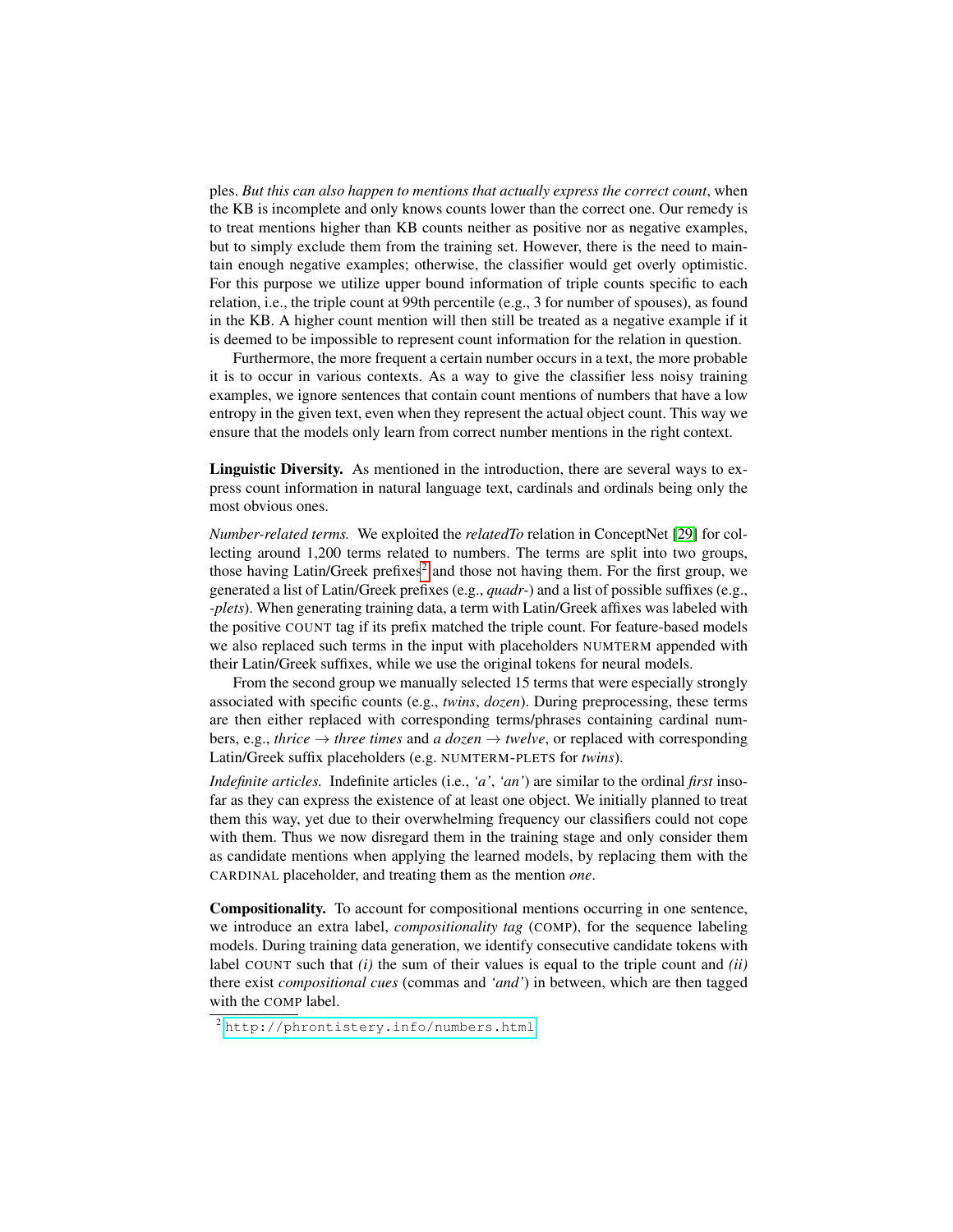# <span id="page-7-0"></span>5 Counting Quantifier Consolidation

Once tokens expressing counting or compositionality information have been identified, these need to be consolidated into a single prediction for the number of objects.

Task 2 (Counting Quantifier Consolidation) *For a given subject* S *and predicate* P*, the input to this second stage is a set of token lists, where each token list consists of words/numbers and their corresponding input and output labels (i.e., cardinal, ordinal, numterm, count or comp) and at least one token is tagged cardinal, ordinal or numterm. The desired output is a single number for the counting quantifier for* S *and* P*, that is, the correct number of objects for* S *and* P*.*

For example, for the pair  $\langle AngelinaJolie, hasChild \rangle$ , the following token lists may have been detected (annotated as counting information and [compositional cues], with confidences as subscripts):

- $l_1$  *Angelina has a grand total of*  $\underline{\text{six}}_{0.4}$  *<i>children together : three*<sub>0.3</sub> *biological*  $|$ *and* $|_{0.6}$ *three*0.<sup>5</sup> *adopted .*
- l<sup>2</sup> *The arrival of the first*0.<sup>5</sup> *biological child of Jolie and Pitt caused an excited flurry with fans .*
- $l_3$  *On July 12*, 2008, she gave birth to <u>twins<sub>0.8</sub> :  $a_{0.1}$ </u> son, Knox Lon,  $[and]_{0.5}$   $a_{0.2}$ *daughter , Vivienne Marcheline .*

We use the following algorithm to consolidate the counting quantifier (CQ) candidates from these labeled token lists.

#### Algorithm 1 (Mention Consolidation)

- *1.* Sum up compositional mentions. *Mentions having compositional cues in between are summed up, and their confidence score is set to the highest confidence score of the mentions.*
- *2.* Select prediction per type. *For multiple mentions of type cardinal and numberrelated term, only the mention with the highest confidence is retained if it is above a certain threshold, with compositional mentions treated like cardinals. For ordinals, we always select the highest ordinal available in the candidate pool, regardless of the confidence scores.*
- *3.* Rank mention types. *In the last step, the final prediction is chosen based on the preference*  $n_{cardinal} \gg n_{numterm} \gg n_{original} \gg n_{article}$ , *i.e.*, whenever a cardi*nal mention exists, it is returned as final answer, otherwise a number-related term, ordinal or article.*

In the example above, in the first step, the two mentions of *three* in  $s<sub>1</sub>$  are summed up to one mention  $\mathbf{\underline{6}}_{0.5}$ , and the two indefinite articles in  $s_3$  are combined into  $\mathbf{\underline{2}}_{0.2}$ . In the second step,  $\mathfrak{G}_{0.5}$  is chosen as highest-confidence cardinal, *twins*<sub>0.8</sub> as highest ranking numterm (with numerical value 2), and  $first_{0.5}$  as highest ranking ordinal. In the last step, the cardinal  $6<sub>0.5</sub>$  or the term  $twins<sub>0.8</sub>$  is chosen as final prediction, depending on whether the confidence threshold is below 0.5 or not.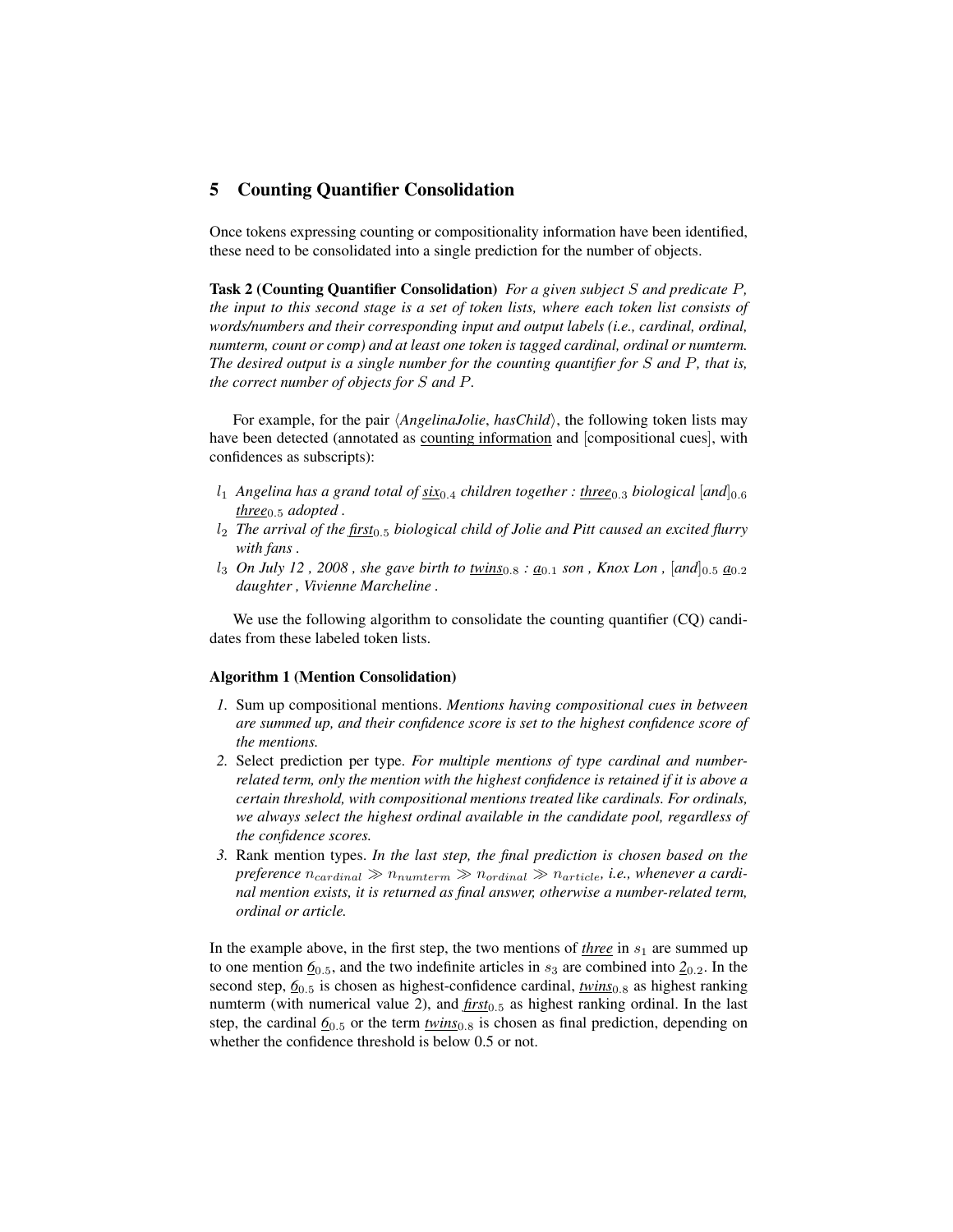Confidence Scores. We interpret *marginal probabilities* given by CRFs, i.e., the probability of a token labeled with a certain tag resulting from forward-backward inference, as the *confidence scores* of identified mentions. When a CRF layer is not applied on top of the neural models, the probabilities are simply given by the *softmax* output layer.

Count Zero. We so far only considered counting information for counts greater than zero. Reliably recognizing subjects without objects is difficult for two reasons, (i) because reliable training data is even harder to come by, and (ii) because the count zero is neither expressed via cardinals nor ordinals or indefinite articles. We thus consider count zero only in passing, focusing on two especially frequent ways to express it: *(i)* determiners *'no'* and *'any'* (used in negation) and *(ii)* non-existence-proving adverbs *'without'* and *'never'*. We approach their labeling in a manner similar to the identification of count information via indefinite articles, i.e., not using the count quantifier cues for training but considering them when applying the models.

We performed text preprocessing beforehand to ensure that the non-existence cues can be discovered by the learned models. This preprocessing step includes transforming sentences containing *'not-any'*, *'never'* and *'without'* into sentences containing *'no'* and *'0'*, for example:

> *They didn't have any children*  $\rightarrow$  *They have no children He has <u>never</u> been married*  $\rightarrow$  *He has been married*  $\Omega$  *times The marriage was without children*  $\rightarrow$  *The marriage was with no children.*

Finally, textual occurrences of *'no'* and *'0'* are replaced with CARDINAL and treated as count zero.

### <span id="page-8-0"></span>6 Experiments

#### <span id="page-8-2"></span>6.1 Experimental Setup

Dataset. We chose Wikidata as our source KB and Wikipedia pages about given subject entities as our source text for the distant supervision approach.<sup>[3](#page-8-1)</sup> While some Wikidata properties are self-explanatory, like *child* or *spouse*, some others are overloaded, i.e., used in highly diverse domains with different semantics depending on the type of the subject entities, e.g. *has part*. Thus, we define *relations* in our experiments as pairs of a Wikidata subject type/class and a Wikidata property. We focus on five diverse relations (listed in Table [1](#page-9-0) under the *Relation* column) using the four Wikidata properties already used in [\[22\]](#page-15-11), but using two specific Wikidata classes for the overloaded *has part* property, i.e., *series of creative works* and *musical ensemble*. We use four sets of entities for training and evaluation:

- 1. *Training set*: For each relation, all subject entities with an English Wikipedia page that have at least one object in Wikidata, except those used for development and testing (counts are shown in Table [1\)](#page-9-0).
- 2. *Manual test set*: 200 entities per relation randomly chosen from the training set (i.e., have at least one object).

<span id="page-8-1"></span><sup>&</sup>lt;sup>3</sup> Both in their version as of March 20, 2017.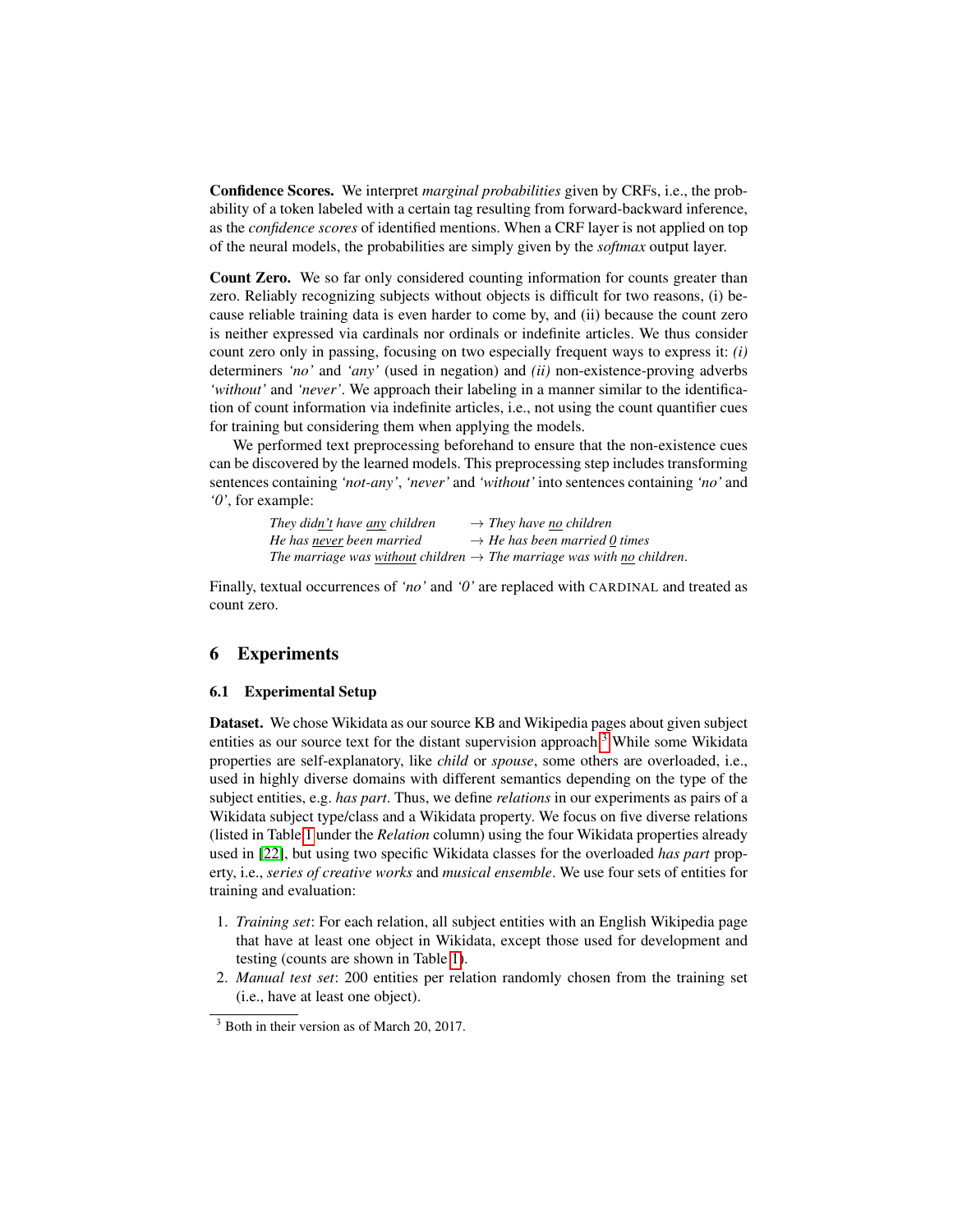| Wikidata subject class                              | Wikidata property                                    | Relation     | $ $ #Subjects |
|-----------------------------------------------------|------------------------------------------------------|--------------|---------------|
| series of creative works (Q7725310) has part (P527) |                                                      | containsWork | 642           |
| musical ensemble (O2088357)                         | has part $(P527)$                                    | hasMember    | 8.901         |
| admin. territ. entity (Q56061)                      | contains admin. territ. entity (P150) contains Admin |              | 6.266         |
| human $(Q5)$                                        | child $(P40)$                                        | hasChild     | 40,145        |
| human $(O5)$                                        | spouse $(P26)$                                       | hasSpouse    | 45,261        |

<span id="page-9-0"></span>Table 1. Number of Wikidata instances as subjects (#Subject) of each relation in the training set.

- 3. *Automated test set*: 200 of the 10% most popular entities per relation removed from the training set (i.e., have at least one object).
- 4. *Zero-count test set*: 64 and 168 entities for the *hasChild* and *hasSpouse* relations, respectively, which are entities in Wikidata having child (P40) and spouse (P26) properties set to the special value *no-value*.

For the *manual test set* we manually annotated mentions in text that correspond to counting quantifiers, and established the correct object count from Wikipedia. The *automated test set* is used for parameter tuning of the neural models, and as silver standard for evaluating our system beyond the 5 gold-annotated relations. For evaluating zerocount quantifier detection, we use two relations for which manually created data from Wikidata is available.

Hyperparameters. We set 0.1 as the confidence score threshold in the mention consolidation task (Section [5\)](#page-7-0), after experimenting with varying values. For training the neural models, we employed Adam [\[12\]](#page-15-12) with a learning rate of 0.001. Using stochastic gradient descent (SGD) with a gradient clipping of 5.0 as reported in [\[15\]](#page-15-9) results in worse performance. The LSTM network uses a single layer with 300 dimensions. The hidden dimension of the forward and backward character LSTMs are 100. We set the dropout rate to 0.5. We also use GloVe pre-trained embeddings [\[26\]](#page-15-13) to initialize our lookup table.

#### 6.2 Evaluation

Evaluation Scheme. We evaluate our system, CINEX (Counting Information Extraction), on quantifier recognition, quantifier consolidation, and on the end-to-end task with the following metrics:

We use *precision*, *recall* and *F1-score* to evaluate how well the system can identify counting information in a given text. For entities for which the system recognized at least one counting quantifier (CQ) candidate, we then measure *precision* in choosing the correct final CQ. Finally, we evaluate the system for the end-to-end task in terms of *coverage*, i.e., for how many subject entities the system can extract correct object counts from text, and *Mean Absolute Error (MAE)*, to understand how much system predictions deviate from the truth.

Quantifier Recognition. We report in Table [2](#page-10-0) the performance results of different architectures wrt. precision, recall and F1-score. We also compare our system with the best performing method for extracting cardinals reported in [\[22\]](#page-15-11) as baseline. As one can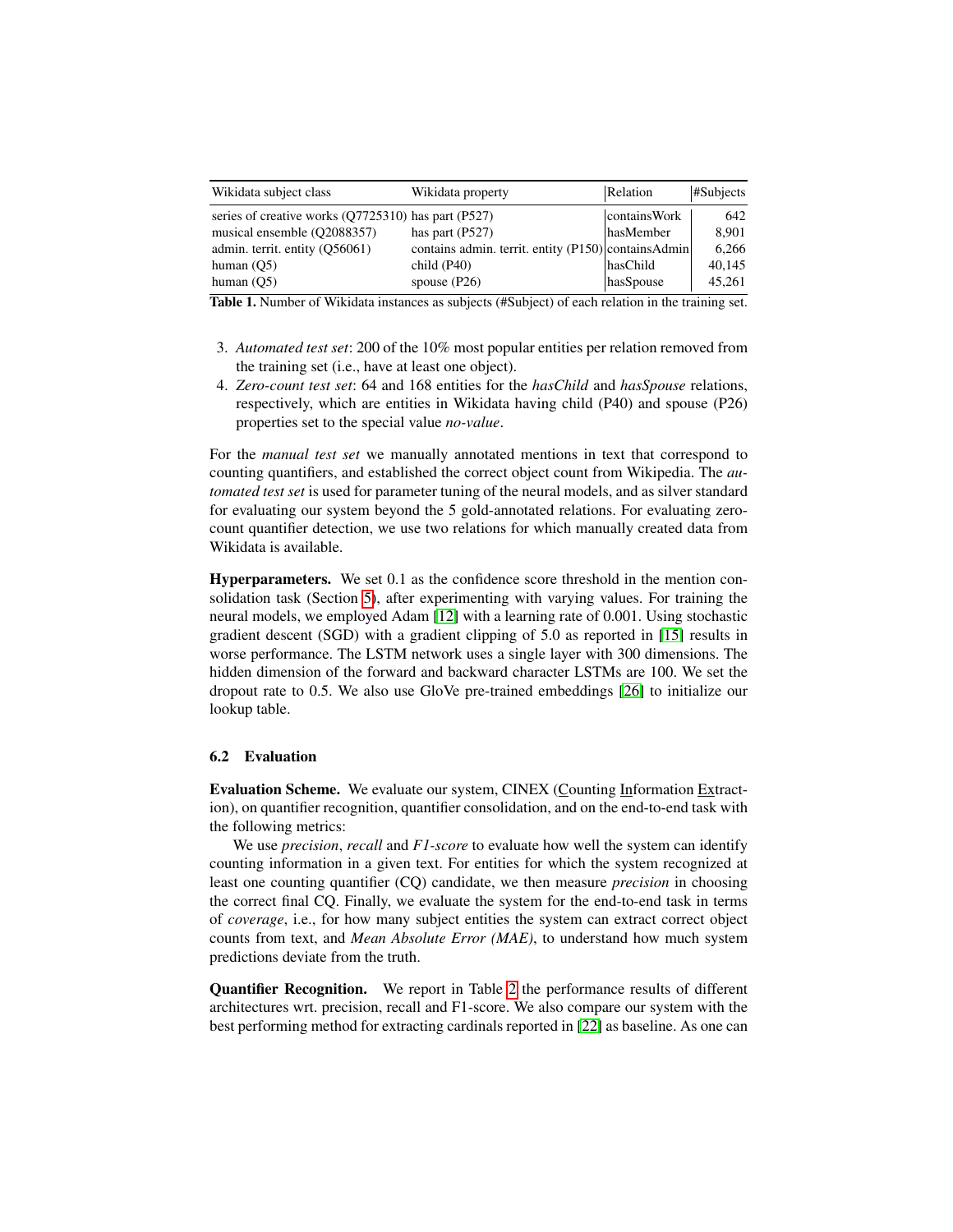| Relation                                                                   | Baseline [22] |   |    | <b>CINEX</b><br>biLSTM-CRF<br>biLSTM |                 |    |                                                                                                                                                         |   |     |  |   |      |
|----------------------------------------------------------------------------|---------------|---|----|--------------------------------------|-----------------|----|---------------------------------------------------------------------------------------------------------------------------------------------------------|---|-----|--|---|------|
|                                                                            |               | R | F1 | P                                    | <b>CRF</b><br>R | F1 | P                                                                                                                                                       | R | F1. |  | R | - F1 |
| containsWork                                                               |               |   |    |                                      |                 |    | $\left  22.4 \right  24.0 \left  23.1 \right  61.9 \left  29.3 \right  39.8 \left  61.1 \right  19.6 \left  29.6 \right  54.9 \left  28.9 \right  37.8$ |   |     |  |   |      |
| hasMember                                                                  |               |   |    |                                      |                 |    | 1.5 4.3 2.2 55.7 56.5 56.1 38.2 18.8 25.2 35.9 33.3 34.6                                                                                                |   |     |  |   |      |
| contains Admin 51.1 64.3 57.0 72.5 82.9 77.3 78.4 82.9 80.6 78.7 84.3 81.4 |               |   |    |                                      |                 |    |                                                                                                                                                         |   |     |  |   |      |
| hasChild                                                                   |               |   |    |                                      |                 |    | 6.4 49.4 11.4 54.5 44.4 49.0 33.9 11.7 17.4 26.1 14.8 18.9                                                                                              |   |     |  |   |      |
| hasSpouse                                                                  |               |   |    |                                      |                 |    | 1.9 12.1 3.3 58.2 67.2 62.4 20.4 36.2 26.1 27.1 32.8 29.7                                                                                               |   |     |  |   |      |

<span id="page-10-0"></span>Table 2. Performance of CINEX on recognizing counting quantifier mentions, with different architectures and in comparison with the baseline. Highest F1-score per relation in boldface.

|                                                                           | Baseline [22] |  |                               | CINEX-CRF (per type) |              |    |                |                                                          |          |          |           |      |
|---------------------------------------------------------------------------|---------------|--|-------------------------------|----------------------|--------------|----|----------------|----------------------------------------------------------|----------|----------|-----------|------|
| Relation                                                                  | Cardinals     |  |                               | Cardinals            |              |    | Numt.+Art.     |                                                          |          | Ordinals |           |      |
|                                                                           |               |  | F1.                           | P                    | <sup>R</sup> | F1 | P              | $\overline{R}$                                           | F1       |          |           | - F1 |
| contains Work 22.4 77.8 34.8 60.0 18.3 28.1 53.1 98.1 68.9 77.6 19.9 31.7 |               |  |                               |                      |              |    |                |                                                          |          |          |           |      |
| hasMember                                                                 |               |  |                               |                      |              |    |                | 1.5 25.0 2.9 50.0 33.3 40.0 55.7 64.2 59.6 100 25.0 40.0 |          |          |           |      |
| contains Admin 51.1 64.3 57.0 84.1 82.9 83.5                              |               |  |                               |                      |              |    | $\overline{0}$ | $\overline{0}$                                           | $\Omega$ |          | $\theta$  |      |
| hasChild                                                                  |               |  |                               |                      |              |    |                | 6.4 72.7 11.8 75.6 56.9 64.9 24.3 100 39.1               |          | 7.7      | 2.3       | 3.5  |
| hasSpouse                                                                 |               |  | $1.9$ 87.5 3.7 76.9 90.9 83.3 |                      |              |    | $\bf{0}$       | $\hspace{1.6cm}0$                                        |          |          | 85.3 63.0 | 72.5 |

<span id="page-10-1"></span>Table 3. Performance of CINEX-CRF on recognizing counting quantifier mentions, per mention type. *Numt.* stands for number-related terms, *Art.* for indefinite articles. Baseline comparison is only for cardinals (highest F1-score per relation in boldface).

see, feature-based CRF models are the most robust sequence labeling approach across relations for this task, although the neural models achieve higher F1-score with 3.3 percentage point difference for *containsAdmin*. Adding a CRF layer on top of bidirectional LSTM models improves performance across relations, although this architecture still fails to beat the feature-based CRF models in most cases. We conjecture that this is due to neural models being much more prone to overfitting to noisy distantly supervised training data. Still, both feature-based and neural models consistently outperform the baseline by a large margin, in particular wrt. precision.

In Table [3](#page-10-1) we split this analysis further by mention type. This provides a more fair comparison with the baseline that only considers cardinal numbers. Still, CINEX-CRF achieves a higher precision on all relations, and a higher F1-score on 4 out of 5. We also see variety within the mention types and relations, ordinals for instance being well picked up for *hasSpouse*, but badly for *hasChild*.

Quantifier Consolidation. Table [4](#page-11-0) shows the performance of CINEX-CRF, our best performing system for recognizing counting information, on the consolidation and endto-end task. We report the results broken down per mention type, as well as in overall.

In predicting counting quantifiers through recognizing cardinals in text, CINEX-CRF achieves 55-85% precision. This is a considerable improvement (up to 48.9 percentage points) compared to the baseline [\[22\]](#page-15-11).Although the baseline yields a comparable coverage, its low precision suggests that it has difficulties to pick up correct context and produces some matches only by chance.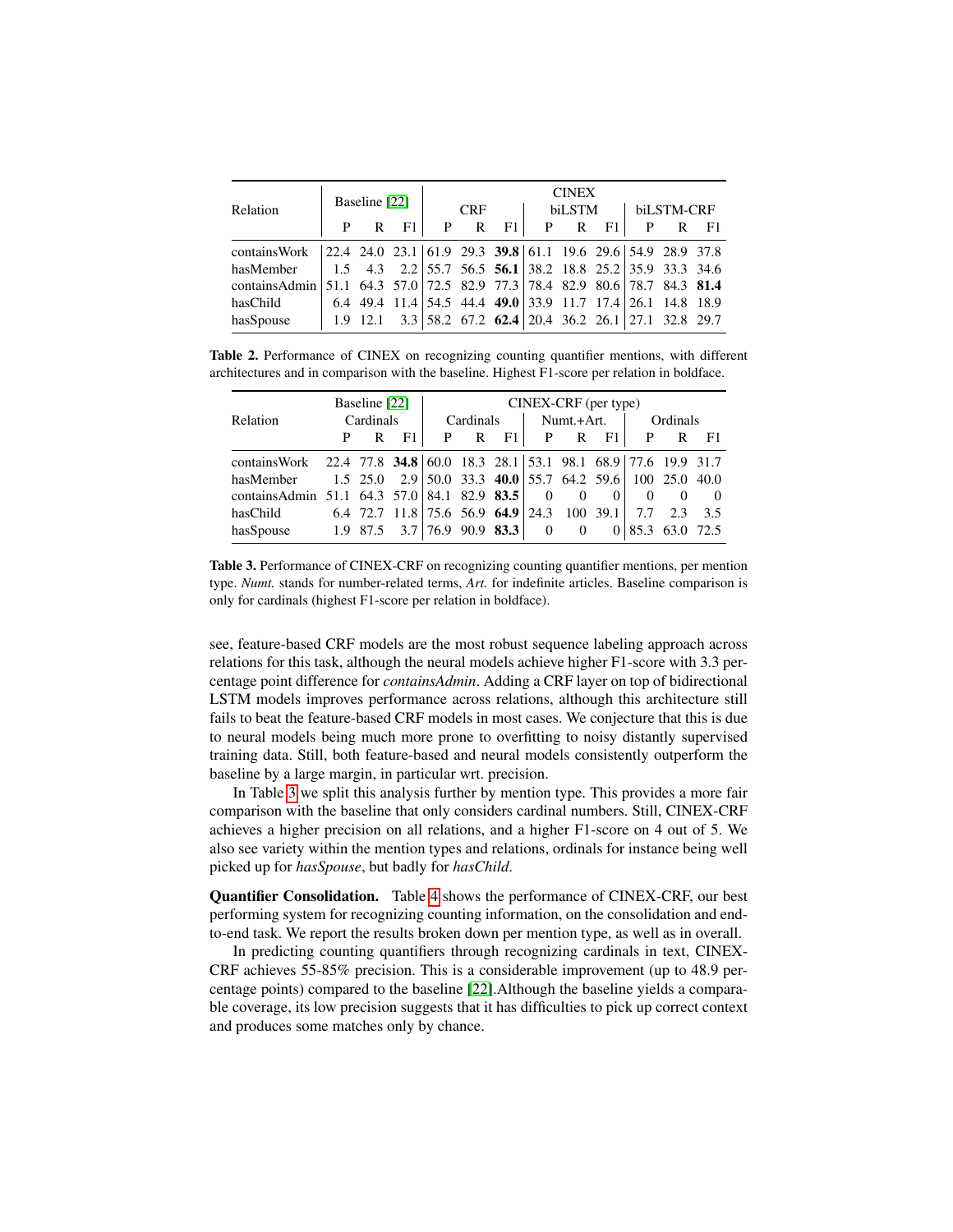| Relation                 | Baseline [22] |             | <b>CINEX-CRF</b> |             |           |         | Cardinals       | CINEX-CRF (per type)<br>$\vert$ Numt.+Art.<br>Ordinals |                  |         |                  |          |
|--------------------------|---------------|-------------|------------------|-------------|-----------|---------|-----------------|--------------------------------------------------------|------------------|---------|------------------|----------|
|                          | P             | Cov         | MAE              | P           |           | Cov MAE | P.              | Contr                                                  |                  | P Contr |                  | P Contr  |
| contains Work            | 42.O          | <b>29.0</b> | 3.7              | 49.2 29.0   |           |         | $2.6 \mid 55.0$ |                                                        | $33.9 \mid 62.5$ |         | $40.7 \mid 20.0$ | 25.4     |
| hasMember                | 11.8          | 6.0         | 3.8              | 64.3 18.0   |           |         | $1.2 \mid 62.5$ | 28.6                                                   | 65.0             | 71.4    | $\Omega$         | $\Omega$ |
| contains Admin 51.8 14.5 |               |             | 7.3              |             | 78.6 22.0 | 1.7     | 85.7            | 87.5                                                   | 33.3             | 10.7    | $\Omega$         | 1.8      |
| hasChild                 |               | $37.0$ 22.0 | 2.2              | $50.0$ 19.5 |           | $2.3$   | 67.3            | 70.5                                                   | 6.3              | 20.5    | 14.3             | 9.0      |
| hasSpouse                | 26.8 11.0     |             | 1.3 <sup>1</sup> |             | 58.1 12.5 |         | $0.5 \mid 75.0$ | 18.6                                                   | 43.8             | 37.2    | 63.2             | 44.2     |
| hasZeroChild             |               |             |                  | 92.3        | 18.8      | -       |                 |                                                        |                  |         |                  |          |
| hasZeroSpouse            |               |             |                  | 71.9        | 13.7      | -       |                 |                                                        |                  |         |                  |          |

<span id="page-11-0"></span>Table 4. Performance of CINEX-CRF in consolidating counting quantifier mentions wrt. precision (*P*), coverage (*Cov*) and MAE. *Numt.* stands for number-related terms, *Art.* for articles. Results per type show contribution (*Contr*) to overall output and precision of individual types.

|    | Relation              | Subject                  | $#O$ Predicted counting quantifiers                                                     |  |
|----|-----------------------|--------------------------|-----------------------------------------------------------------------------------------|--|
|    | containsWork          | The Heroes of Olympus    | 5 The Heroes of Olympus is a pentalogy of adventure                                     |  |
| ನ  | hasMember             | Siria                    | 2 The music duo Siria is composed of                                                    |  |
|    | containsAdmin         | <b>Gusevsky District</b> | 5.  was subdivided into one urban settlement and four rural settlements.                |  |
|    | hasChild              | Hanna Neumann            | 5 Four of her five children became mathematicians                                       |  |
|    | hasSpouse             | Hannelore Schroth        | 3 Her third marriage to a lawyer produced a son                                         |  |
|    | containsWork          | Scandal (TV series)      | $7 \mid $ this season was split into two runs, the first consisting of ten episodes. 10 |  |
| 5  | hasMember             | Ladysmith Black Mambazo  | 9. Mazibuko (the eldest of the six brothers) joined Mambazo                             |  |
|    | containsAdmin Cottbus |                          | 4 Cottbus has a football team called FC Energie Cottbus                                 |  |
| Ê. | hasChild              | Barack Obama             | 2 The couple's first daughter, Malia Ann, was born on July 4, 1998.                     |  |
|    | hasSpouse             | Ruth Williams Khama      | 1. and twins Anthony and Tshekedi were born in Bechuanaland                             |  |

<span id="page-11-1"></span>Table 5. Examples of correct and incorrect predictions by CINEX-CRF.

Number-related terms and articles are beneficial in improving coverage particularly for *containsWork* and *hasMember*, yet produce low precision results for *hasChild*, possibly due to spurious indefinite articles frequently identified as counting quantifiers. Overall, taking compositionality as well as mention types other than cardinals into account improve both accuracy and coverage of the system, with MAE of not more than 2.6 across relations. The performance of CINEX-CRF on predicting non-existence of objects is reported in the last two rows of Table [4.](#page-11-0) We obtain a high accuracy of 92.3% for *hasChild* and 71.9% for *hasSpouse*.

Qualitative Analysis. Table [5](#page-11-1) lists notable examples of correct and incorrect predictions. Errors for *hasMember* and *hasSpouse* are sometimes caused by wrongly labelled mentions that are related instead with other relations, e.g., musical ensemble members and siblings. For some relations, understanding the fine-grained types of subject entities may help in choosing the correct context of counting quantifiers. For instance, a *TV series* consists of *seasons* while a specific season of the series contains *episodes*.

Notable is also the low precision of ordinals shown in Table [4.](#page-11-0) A main reason is that ordinals only reliably express lower bounds (see e.g. fourth incorrect example). If one considers ordinals as correct whenever they are not higher than the true count, the reported precision scores increase from 14.3-63.2% to 85.7-89.5%.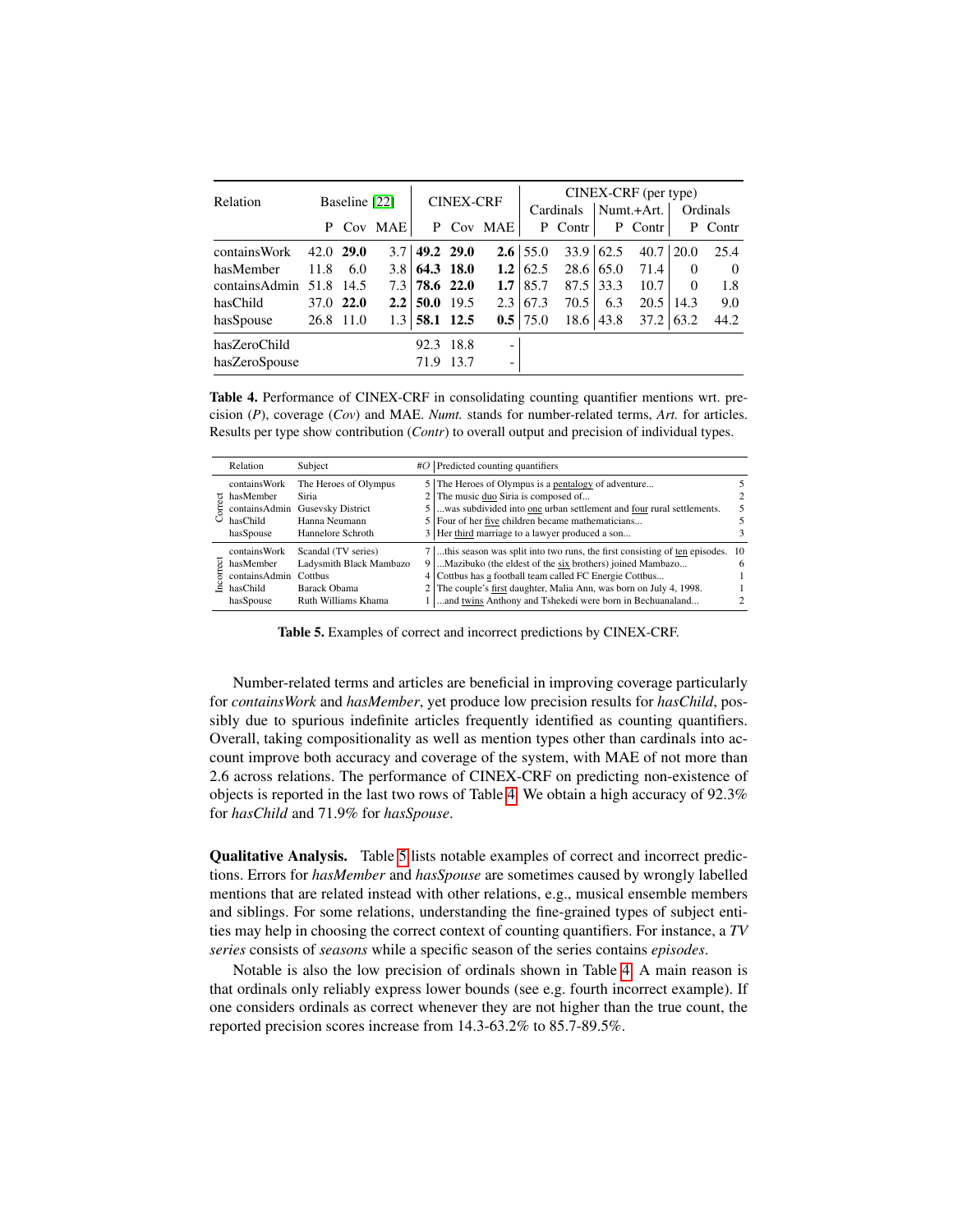| Wikidata Subject Class                            | Wikidata Property |                            |         | P Cov #Existing facts #Missing facts KB increase |        |
|---------------------------------------------------|-------------------|----------------------------|---------|--------------------------------------------------|--------|
| duo                                               | has part          | 88.9 26.7                  | 561     | 51                                               | 9.1%   |
| rock band                                         | has part          | 78.6 18.3                  | 1,148   | 187                                              | 16.3%  |
| band                                              | has part          | 70.2 16.5                  | 9,342   | 3,905                                            | 41.8%  |
| township of China                                 | contains admin    | 100.063.0                  | 7,254   | 19                                               | 0.3%   |
| municipality with town privileges                 | contains admin    | 100.0 13.7                 | 3,343   | 25                                               | 0.7%   |
| amphoe (subdivision of Thailand)                  | contains admin    | 98.0 63.2                  | 6,226   | 1,032                                            | 16.6%  |
| town in China                                     | contains admin    | 97.8 29.0                  | 38,894  | 377                                              | 1.0%   |
| canton of France (until 2015)                     | contains admin    | 97.2 38.5                  | 9,191   | 189                                              | 2.1%   |
| county of China                                   | contains admin    | 89.5 35.7                  | 22,401  | 236                                              | 1.1%   |
| District of China                                 | contains admin    | 88.9 35.6                  | 11,828  | 170                                              | 1.4%   |
| municipality of the Czech Republic contains admin |                   | 76.9 5.01                  | 8,279   | 184                                              | 2.2%   |
| fictional human                                   | child             | $100.0$ 9.1                | 327     | 141                                              | 43.1%  |
| race horse                                        | child             | 87.0 27.4                  | 1,800   | 1,742                                            | 96.8%  |
| mythological Greek character                      | child             | 85.7 21.4                  | 624     | 44                                               | 7.1%   |
| human biblical figure                             | child             | 66.7 16.7                  | 274     | 42                                               | 15.3%  |
| human                                             | child             | 58.8 28.5                  | 73,527  | 117,942                                          | 160.4% |
| human                                             | spouse            | 61.4 17.5                  | 50,373  | 48,778                                           | 96.8%  |
|                                                   |                   | <b>Total</b> (over all 40) | 224,216 | 173,256                                          | 77.3%  |

<span id="page-12-0"></span>Table 6. KB enrichment potential for 40 relations, showing only relations with accuracy (Acc)  $> 50\%$  and coverage (Cov)  $> 5\%.$ 

| human                       |             | creative works admin. territorial                                              | musical ensemble organization transport. facility |            |                                                |
|-----------------------------|-------------|--------------------------------------------------------------------------------|---------------------------------------------------|------------|------------------------------------------------|
| occupation<br>employer      | genre       | nominated for contains settlement<br>contains admin. territorial nominated for | has part                                          | subsidiary | connecting line<br>founded by adjacent station |
| influenced by cast member   |             | capital of                                                                     | record label                                      | ٠          |                                                |
| award received screenwriter |             | member of                                                                      | award received                                    | $\sim$     | ۰                                              |
| child                       | voice actor | sister city                                                                    | genre                                             |            |                                                |

<span id="page-12-1"></span>Table 7. Classes along with relations for which count information could be retrieved best.

#### 6.3 KB Enrichment Potential

In this section we return to our original goal of enlarging the number of facts known to exist. We investigate the potential of CINEX on 40 relations, by focusing on the 4 previously used Wikidata properties, but looking at the up to 10 most frequent subject classes of entities using each property. For each relation, we then perform automated evaluation of CINEX as described in Section [6.1.](#page-8-2) In Table [6,](#page-12-0) we report relations for which CINEX-CRF gave precision  $> 0.5$  and coverage  $> 0.05$ . For each relation we report the number of existing facts in Wikidata, and the existence of how many more facts we can infer from the counting quantifiers. For instance, we can derive the existence of 160.4% more children relationships than currently stored. In sum, CINEX is able to identify the existence of 173K more facts than Wikidata currently knows, thus increasing the existential knowledge of Wikidata for these 40 relations by 77.3%.

We also applied CINEX to all human entities to find out how many subjects are found to have no objects wrt. the *hasChild* and *hasSpouse* relations, finding 1,648 instances for children and 557 for spouses. These assertions increase the existing known zero cases in Wikidata for both relations by a factor of 25.8 and 3.3, respectively.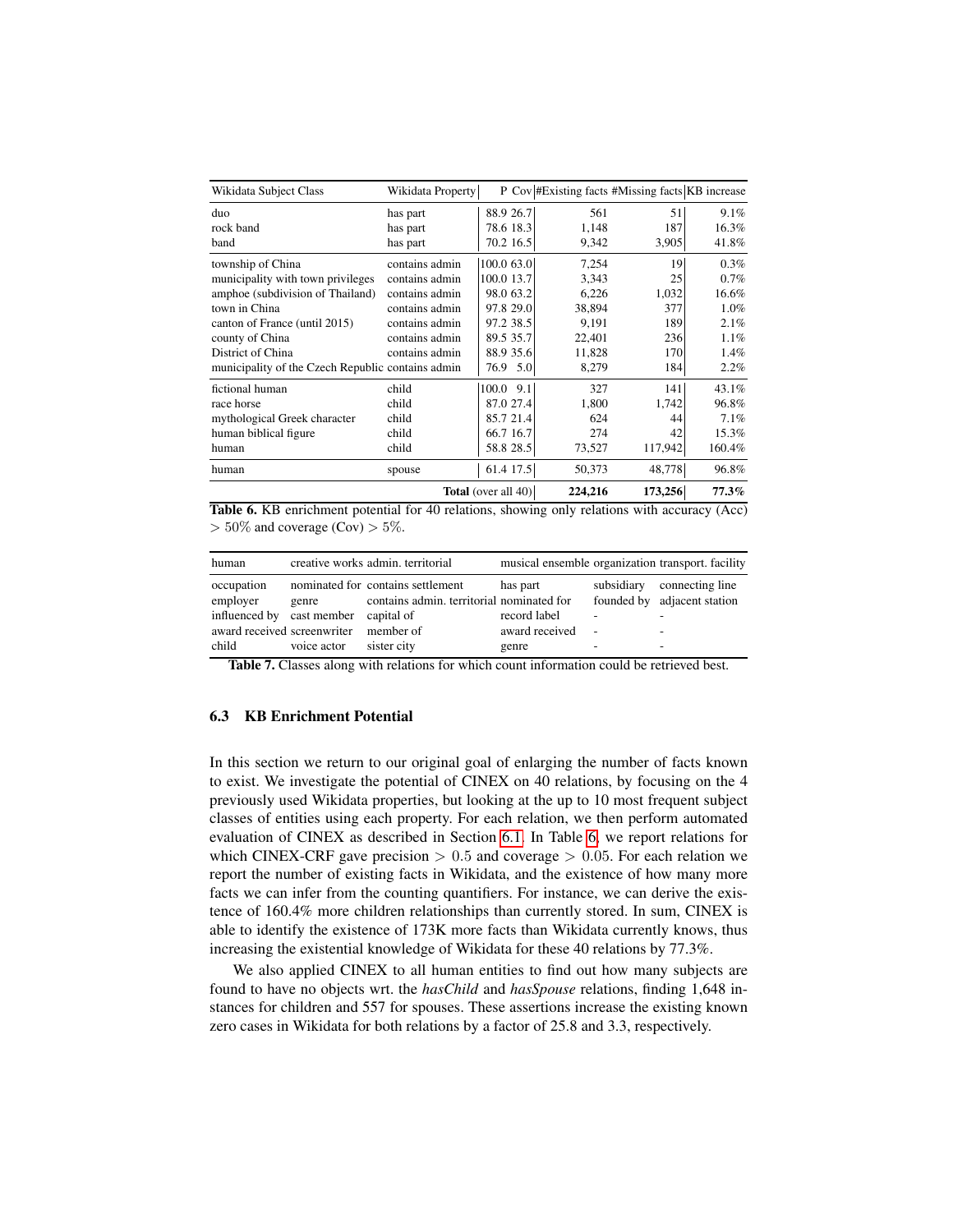#### <span id="page-13-0"></span>6.4 Count Information across KB Relations

So far we only evaluated CINEX on four manually chosen Wikidata properties. In this section we investigate to which extent counting quantifiers are present for arbitrary relations, and to which extent they can be extracted by CINEX.

To this end, we collected all Wikidata properties that were interesting, i.e., were not asserted to be single-value[4](#page-13-2) , had a functionality degree (#*subjects*/#*triples*) of less than 0.98 [\[10\]](#page-15-14), and were used by at least 500 subjects, obtaining 267 properties in total. For each of these properties, we identified the 10 most frequent entity classes used as subjects, resulting in a total of 2,474 relations. For each relation, we then performed automated evaluation of CINEX as described in Section [6.1,](#page-8-2) finding 110 relations for which CINEX gave precision  $> 50\%$  and coverage  $> 5\%$ .

Among the frequent classes (grouped by theme) of subjects for which we can mine counting quantifiers from the corresponding Wikipedia pages are: *human* (including twin, fictional human, biblical figure and mythological Greek character), *creative works* (e.g., film, television series), *administrative territorial entity* (e.g., country, municipality), *musical ensemble* (e.g., band, duo), *organization* (e.g., business enterprise, nonprofit organization) and *transportation facility* (e.g., metro station, train station). We show in Table [7](#page-12-1) the top 5 Wikidata properties for each mentioned subject type. Other notable relations include: <*battle, participant*>*,* <*human spaceflight, crew member*> *and* <*star, child astronomical body*>.

In terms of KB enrichment, CINEX was able to extract a total of 851K counting quantifier facts, which in turn state the existence of 2.5M facts not yet asserted for these 110 <*Wikidata class*, *Wikidata property*> pairs. These existential facts, provided on Github, increase the number of facts known to exist for these relations by 28.3%.

### <span id="page-13-1"></span>7 Related Work

Knowledge bases have seen a rise of attention in recent years. Aside from a few manual efforts like Wikidata, the construction of these knowledge bases is usually done via automated information extraction, focusing either on structured data (DBpedia [\[1\]](#page-14-0), YAGO [\[31\]](#page-15-1)), or on unstructured contents from the web. For the latter, directions include extracting arbitrary facts without predefined schema, called Open IE [\[19](#page-15-15)[,6](#page-14-4)[,23\]](#page-15-7), and extracting triples based on well-defined knowledge base relations [\[33](#page-15-16)[,13](#page-15-17)[,25\]](#page-15-18), in which the distant supervision approach is widely used [\[3,](#page-14-3)[21,](#page-15-4)[32\]](#page-15-5). The idea of distant supervision is to use facts from an existing KB in order to label sentences as positive/negative training samples, depending on whether the entities from the existing facts occur in them or not. A major challenge for distant supervision is knowledge base incompleteness: If the KB used for labeling the training data misses facts, candidates may wrongly be classified as negative samples, reducing the quality of the learning process. Approaches to mitigate this effect include heavily under-sampling the negative evidence [\[27,](#page-15-19)[33\]](#page-15-16), to learn only from positive samples [\[20\]](#page-15-20), or to use heuristics in selecting negative samples [\[10](#page-15-14)[,9\]](#page-15-21), yet these do not help with potentially wrong seed counts.

<span id="page-13-2"></span><sup>4</sup> Properties having the constraint <https://www.wikidata.org/wiki/Q19474404>.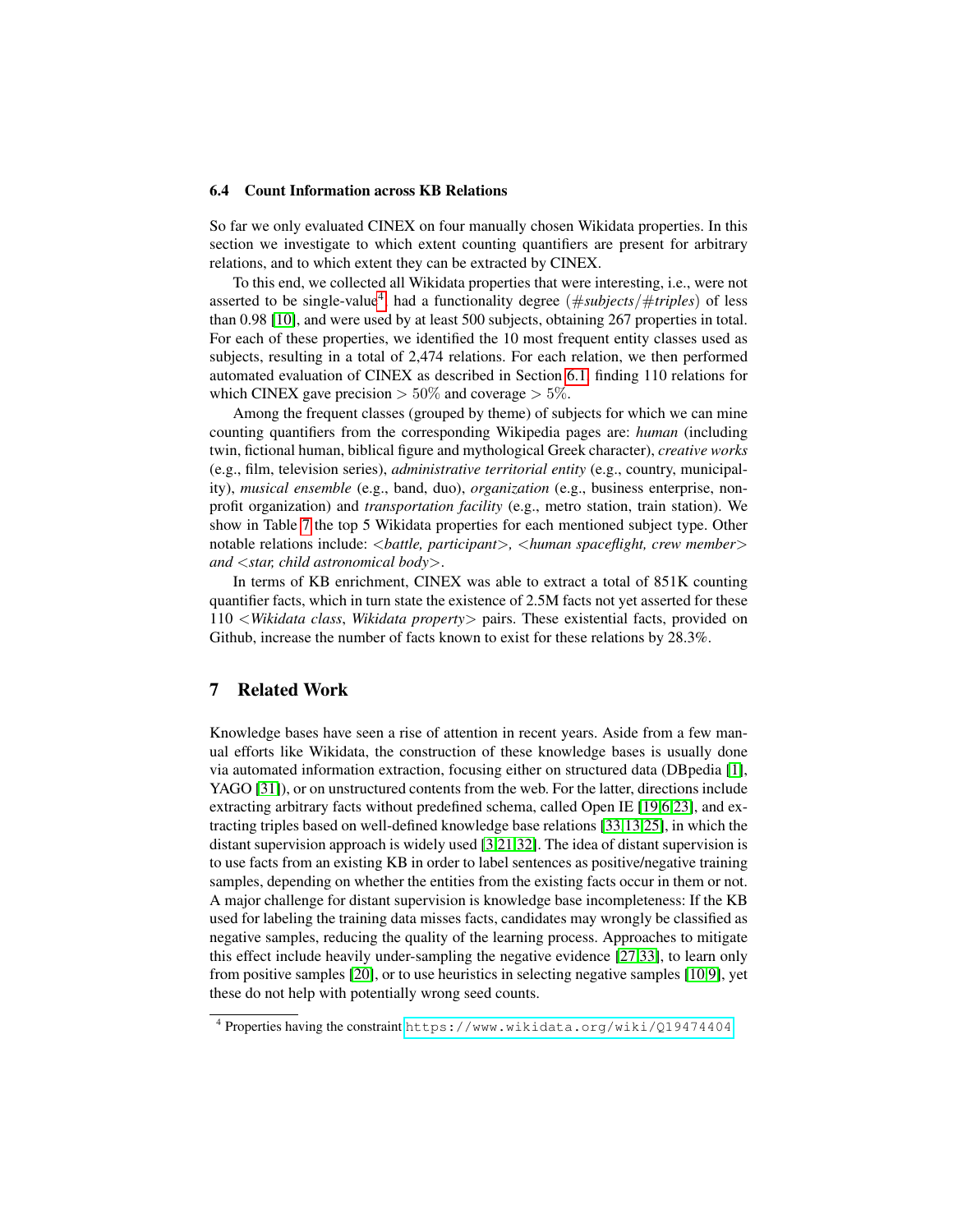Most works on information extraction focus on relations that link entities, like  $\langle$ *Trump, presidentOf, USA* $\rangle$ , or that store String or measurement values. Counting quantifiers have received comparably little attention. Numbers, a major construct for expressing counts, were investigated mostly in the context of temporal information, e.g. to enrich facts with timestamps/durations [\[16](#page-15-22)[,30\]](#page-15-23), or in the context of quantities and measures like *(MtEverest, height, 8848mt)* [\[17,](#page-15-24)[11,](#page-15-25)[24,](#page-15-26)[28\]](#page-15-27). In contrast, terms that express counting quantifiers are either extracted incorrectly by state-of-the-art Open-IE systems, or not at all. While NELL, for instance, knows 13 relations about the number of casualties and injuries in disasters, they all contain only seed facts and no learned facts. In [\[22\]](#page-15-11), which we use as baseline for our experiments, we have proposed a singlestage process for identifying numbers that express relation counts. Yet, we there only consider explicit cardinals and do not tackle training data incompleteness nor compositionality, thus achieving only moderate precision and coverage.

While a few counting qualifier predicates such as *number of children*, *number of seasons* (of a TV series) or *number of households* (of a territory) already exist in Wikidata, it should be noted that a proper interpretation of counting quantifiers requires to go beyond the standard open-world assumption of the Semantic Web, as they allow to infer negative information. Appropriate models require to combine open-world and closed-world reasoning, as does for instance the local closed-world assumption [\[7](#page-15-28)[,5\]](#page-14-5).

### 8 Conclusions

We have proposed to enrich KBs with counting quantifiers, and discussed the challenges that set counting quantifier extraction apart from standard information extraction. In particular, we showed that it is imperative to consider the compositionality of counts, and their expression in non-numeric form. We have shown that our system, CINEX, can extract counting quantifiers with 60% average precision on five relations, and when applied to a large set of relations, it is possible to extend the number of facts known to exist in 110 of them by 28%. We believe that the extraction of counting quantifiers opens interesting avenues for tasks such as question answering, information extraction or KB curation. Our data and code are available at <https://github.com/paramitamirza/CINEX>.

### References

- <span id="page-14-0"></span>1. S. Auer, C. Bizer, G. Kobilarov, J. Lehmann, R. Cyganiak, and Z. Ives. DBpedia: A nucleus for a web of open data. *ISWC*, 2007.
- <span id="page-14-1"></span>2. S. Brin. Extracting patterns and relations from the World Wide Web. *WebDB*, 1998.
- <span id="page-14-3"></span>3. M. Craven, J. Kumlien, et al. Constructing biological knowledge bases by extracting information from text sources. *ISMB*, 1999.
- <span id="page-14-2"></span>4. H. T. Dang, D. Kelly, and J. J. Lin. Overview of the TREC 2007 question answering track. *TREC*, 7:63, 2007.
- <span id="page-14-5"></span>5. F. Darari, W. Nutt, G. Pirro, and S. Razniewski. Completeness statements about RDF data ` sources and their use for query answering. *ISWC*, 2013.
- <span id="page-14-4"></span>6. L. Del Corro and R. Gemulla. ClausIE: clause-based open information extraction. *WWW*, 2013.